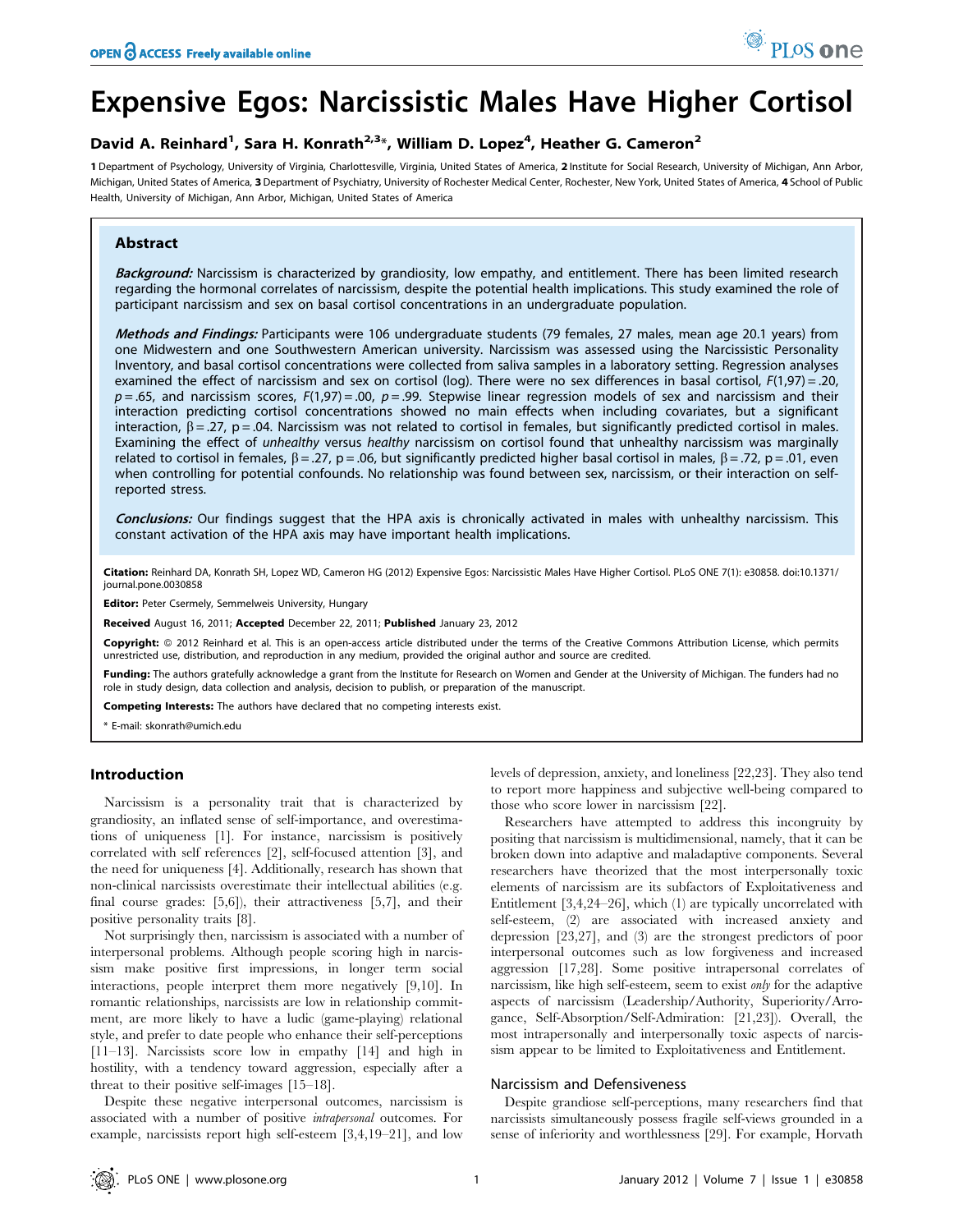and Morf [30] demonstrate that a threat to the ego activates concepts of worthlessness in those scoring high in narcissism, but has no effect on low scorers.To cope with these feelings of inferiority, narcissists use defensive strategies following threats to the self. For instance, narcissists are more likely that non-narcissists to believe that an evaluation technique is less diagnostic, and the evaluator is less competent and likeable, following negative evaluations [31]. Additionally, narcissists behave more aggressively when insulted and exhibit displaced aggression when there is a perceived threat to their perceptions of superiority [15,32]. To bolster their sense of greatness, narcissists favor companions who enhance their self-image over caring partners [11].

#### Defense Mechanisms and Physiological Reactivity

Defensive or repressive coping styles are associated with increased cardiovascular reactivity to stress, higher blood pressure, and worse outcomes of cardiovascular disease (see Rutledge, [33], for a review). These physiological responses have been confirmed using a variety of stressors and measures of defensive or repressive coping styles [34–39] (but see Melamed, [40], for the opposite pattern of results). Further, people with defensive coping styles do not seem to be aware of the physiological stress that their bodies are experiencing – they self-report having lower stress and increased competence when encountering stressors [34]. However, it is important to note that nearly all studies thus far have been limited to male participants [34,36–40]. One study that did include female participants found that there was no interaction by sex. That is, both male and female participants who tended to use repression defensively had greater cardiovascular reactivity compared to low repressors [35].

#### Narcissism and Physiological Reactivity

Given that narcissism is associated with defensive strategies, and defensiveness has physiological consequences, it would follow that narcissists may have highly reactive physiological systems. As previously mentioned, narcissists are susceptible to a host of unrealistic self-views that are difficult and stressful to continuously maintain [41]. This maintenance is likely to lead to chronic hyperactivation of the physiological stress response system, which in the long term could weaken the body's natural defenses against disease. Despite these health implications there has been limited research on physiological correlates of narcissism. We are aware of three studies that have examined cardiovascular reactivity in relation to narcissism. These studies show that narcissism is related to increased acute cardiovascular reactivity when thinking of stressful stimuli [42] or after an actual stressor [43]. Similarly, thinking of interpersonal rejection leads to an acute increase in diastolic blood pressure and heart rate for those scoring high on narcissism scales, especially on the Entitlement-Exploitativeness subscales [44].

#### Narcissism and the Endocrine System

Given the cardiovascular reactivity associated with maintaining positive self-views, it stands to reason that a relationship between narcissism and hypothalamic-pituitary-adrenal reactivity would also exist. The hypothalamic-pituitary-adrenal (HPA) axis represents the key stress-response system in the body, and one marker of its activation is concentrations of salivary cortisol. During stressful events, there are acute increases of cardiovascular reactivity associated with increased cortisol (e.g. [45]). Research has found sex differences in narcissism and also in cortisol reactivity in response to stressors. Males tend to score higher on narcissism, and males also have larger acute increases in cortisol after stressors

[46,47]. So it is possible that male narcissists would be especially susceptible to increased HPA reactivity.

To our knowledge, only one study has examined the relationship between narcissism and cortisol [48]. In this study, half of the participants were randomly assigned to the Trier Social Stress Test, a laboratory task designed to elicit social-evaluative threat by requiring participants to give an impromptu speech in front of observers. The other half of the participants completed filler questionnaires for the same duration as the experimental group. Cortisol was measured at baseline (20 minutes after completing consent forms), once during the stressor (or control task) 10 minutes later, and six times more during the following 75 minutes. At baseline, there was no correlation between narcissism and cortisol  $(r = -0.05)$  in either the control group (no speech) or the experimental (speech) group. In the control group, scores on the Narcissistic Personality Inventory were not associated with changes in cortisol, and there was an overall tendency for cortisol to decline during the study period. However, after participants were told that they would have to give a speech (experimental group), narcissism was associated with a rise in cortisol and an increase in self-reported negative affect, but only for males. Narcissism scores were unrelated to cortisol or negative affect in females across both conditions.

#### Current study

Research has found sex differences in narcissism and also in cortisol reactivity in response to stressors. Males tend to score higher on narcissism and have larger acute increases in cortisol after stressors [46,47]. Further, prior work has demonstrated the role of stressful events in triggering physiological reactivity in narcissists, whether cardiovascular or endocrine. Although it is important to examine situational factors that influence the narcissism-HPA axis relationship, there is reason to predict that the HPA system may be chronically activated in narcissists, which could have possible implications for their health in the long-term. Specifically, chronic activation of the HPA system can lead to various problems such as suppressed immune functioning [49] and adverse cardiovascular consequences [50].

Those scoring high in Entitlement/Exploitativeness, the primary maladaptive component of narcissism, report experiencing more daily hassles or stressors, while at the same time having less available social support to deal with those hassles, compared to low scorers [51]. In addition, within normal social interactions and situations, there are a number of potentially threatening evaluations that occur every day. Although some of these might appear mundane to people low in narcissism, narcissists are highly defensive and thus may be more sensitive to such potential stressors [52]. In the single study that directly examined the relationship between narcissism and cortisol, there was no correlation between narcissism and baseline cortisol concentrations [48]. However, null results are difficult to interpret. There may be measurement differences, experimental design variations, or unknown confounds that artificially deflate a relationship that otherwise might exist. More specifically, the main focus of this prior work was on overall narcissism, but one footnote mentioned that the findings were more robust for the Entitlement/Exploitativeness subscale. This is intriguing, and in the current paper we aim to examine this possibility in depth, in the hopes of replicating and extending these findings. Thus, in the current study we examine the relationship between narcissism and cortisol under baseline (i.e. low stress) conditions, and also examine whether the more maladaptive components of narcissism are most likely to be related to increased cortisol.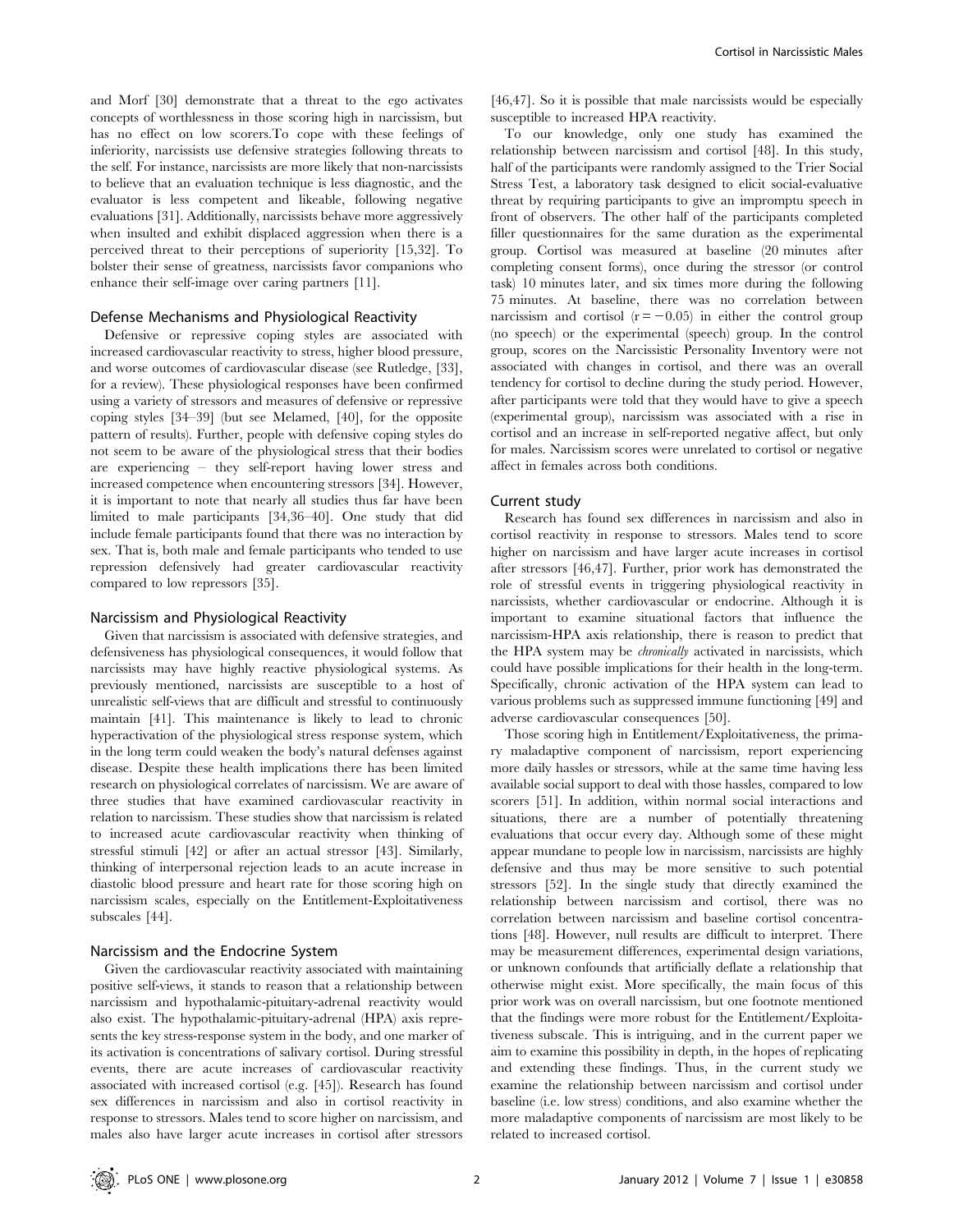# Materials and Methods

# **Participants**

Participants were 106 undergraduates (79 females, 27 males) recruited from a Midwestern and a Southwestern American university as volunteers or for course credit. All participants provided informed written consent prior to participating in the study. They had a mean age of 20.1 (4.2) and their ethnic composition was 70 Caucasian, 3 Asian-American, 15 Hispanic-American, 7 African-American, and 11 Other or Unidentified. All sessions were run from October to December 2009, between the weekday hours of 10 AM and 5 PM.

# Procedures

Salivary cortisol. At the beginning of the study, participants provided a baseline saliva sample (Time 1; 3 ml) in a sterile polypropylene tube via passive drool, completed filler tasks for approximately 25 minutes, and then provided one additional saliva sample (Time 2) in order to create a more robust basal cortisol measurement. Saliva collection is non-invasive and valid way of measuring cortisol in humans [53]. The two saliva samples had a Cronbach's alpha of 0.80 ( $r = .82$ ,  $p \le .001$ ), and because of this, we averaged them to create a basal cortisol score for each participant. Results and conclusions remain the same regardless of whether we examine cortisol at Time 1, Time 2, or its average (see Table 1 for all results), however, for simplification we report the average cortisol results directly in the text.

Saliva samples were sealed and frozen at  $-20$  Celsius until they were assayed at the Core Assay Facility in the University of Michigan Psychology Department. Enzyme immunoassay (EIA; Salimetrics) was used to ascertain participant cortisol concentrations. Cortisol was measured using 1:20 water-diluted standards combined with  $150 \mu l$  cortisol samples (cortisol range:  $0.019-$ 1.079 mg/dL). Average lower limits of detection (Mean B0 - 2\*SD) were calculated on 10 sets of duplicates at the  $0 \mu g/dL$  level, leaving a minimal cortisol concentration of  $< 0.003 \mu g/dL$ . The manufacturer provided analytic recovery values for diluted lyphochek control samples for four dilution factors ranging from 1:2 to 1:16, with corresponding analytic recovery values ranging from 80.1% to 97.9%. Samples were analyzed in six assays, with inter-assay Coefficients of Variability (CV) ranging from a low value of 7.5% to a high value of 12.4%, and intra-assay CVs ranging from a low value of 3.7% and a high value of 7.1% Interassay %CVs less than 15 and intra-assay %CVs less than 10 are considered acceptable by the EIA manufacturer (Salimetrics). Samples were assayed for cortisol, and one outlier was removed before completing the analyses (over 8 SDs above mean).

The relationship between time of participation (coded using a 24 hour clock; from 10:00 to 17:00) and participant average salivary cortisol concentrations was negative, but non-significant (Time 1:  $\beta = -0.14$ ,  $p = .15$ ; Time 2:  $\beta = -0.01$ ,  $p = .94$ ; Average cortisol:  $\beta$  = -0.10,  $\rho$  = .32). Although this lack of significance is surprising given diurnal rhythms in cortisol concentrations (e.g. [54,55]), there are a number of individual differences that affect the steepness of the decline in cortisol throughout the day (e.g. age, depression, social support; 54). Moreover, in a college student sample it is possible that participants arriving to a study in the early afternoon would still be experiencing their cortisol awakening response (which peaks 30 minutes after waking up) if they had slept in, which would artificially reduce the steepness of the cortisol decline. Future studies should assess time of awakening in addition to time of participation.

Although we did not collect data regarding hormonal contraception use among our participants, given the mixed data regarding its impact on cortisol concentrations, it is unclear to

Table 1. Regression analyses predicting cortisol from total narcissism, sex, and their interaction.

|                                                                                          | Average cortisol | Time 1 cortisol | <b>Time 2 cortisol</b> |
|------------------------------------------------------------------------------------------|------------------|-----------------|------------------------|
| STEP 1                                                                                   | (lg)             | (lg)            | (lg)                   |
| Sex                                                                                      | $-0.03$          | 0.03            | $-0.10$                |
| Narcissism                                                                               | $0.23*$          | $0.19 -$        | $0.27*$                |
| STEP <sub>2</sub>                                                                        |                  |                 |                        |
| Sex                                                                                      | $-0.04$          | 0.02            | $-0.11$                |
| Narcissism                                                                               | 0.10             | 0.06            | 0.17                   |
| Interaction                                                                              | $0.23 -$         | $0.24 -$        | 0.18                   |
| Females only                                                                             | 0.10             | 0.06            | 0.18                   |
| Males only                                                                               | $0.42*$          | $0.43*$         | $0.39 -$               |
| STEP <sub>3</sub>                                                                        |                  |                 |                        |
| Sex                                                                                      | $-0.01$          | 0.03            | $-0.06$                |
| Narcissism                                                                               | 0.05             | 0.00            | 0.15                   |
| Interaction                                                                              | $0.27*$          | $0.28*$         | $0.21 -$               |
| <b>Positive Mood</b>                                                                     | 0.02             | 0.11            | $-0.13$                |
| Negative Mood                                                                            | 0.10             | 0.11            | 0.10                   |
| Stressed $(1 = not at all, 5 = completely)$                                              | $-0.05$          | $-0.06$         | $-0.04$                |
| Social Support $(1 = yes, 0 = no)$                                                       | 0.05             | 0.05            | 0.06                   |
| Relationship status (1 = committed relationship, $0 = not$ in committed<br>relationship) | $-0.24*$         | $-0.24*$        | $-0.20 -$              |

 $\bar{p}$  <.10,  $~^{\ast}p<.05$ ,

 $*p<.01$ .

doi:10.1371/journal.pone.0030858.t001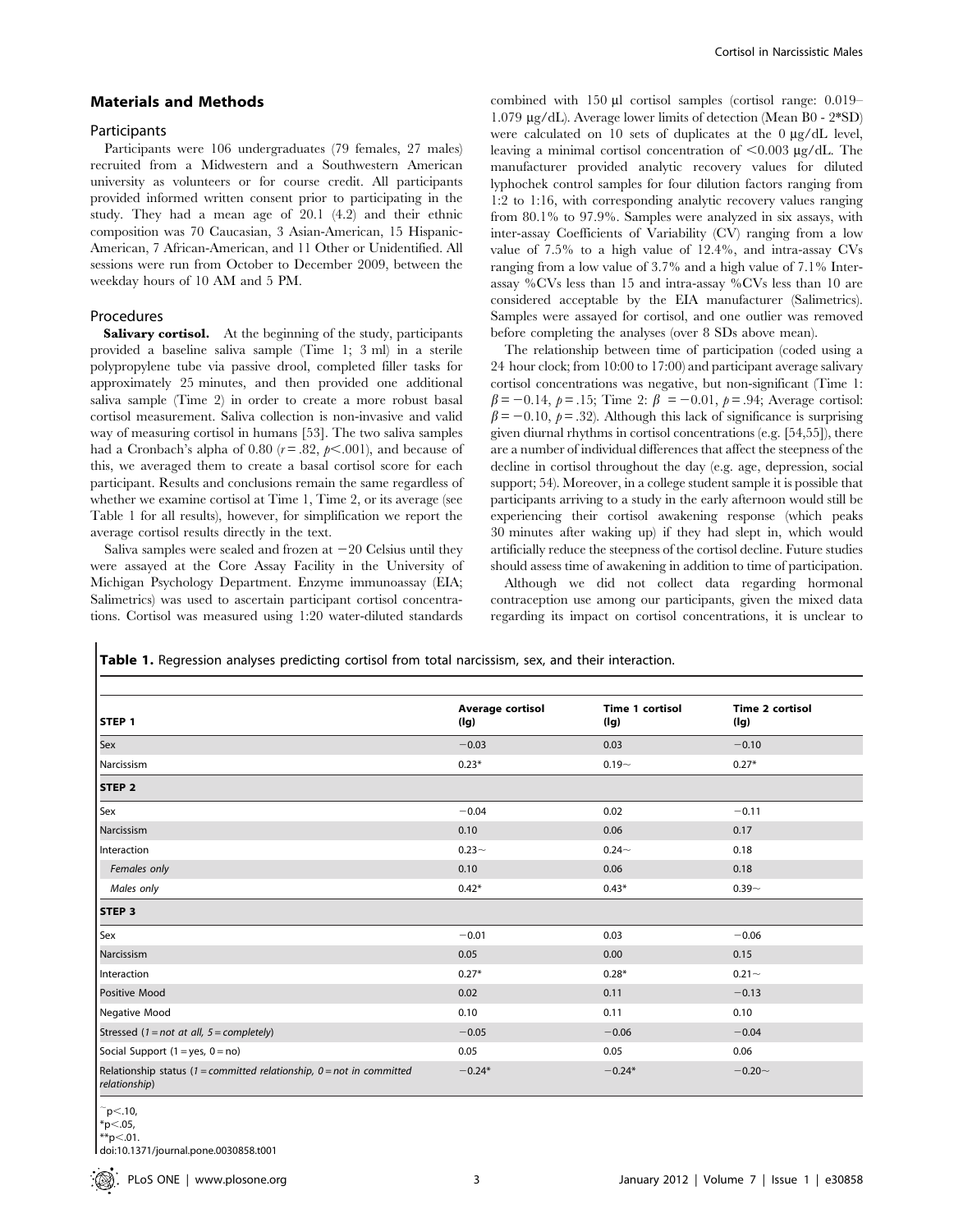what extent this could explain our null results among women. While some research has shown that women taking hormonal contraceptives have increased production of corticosteroid binding globulin (CBG) compared to women not taking hormonal contraceptives [56–58], the impact of hormonal contraceptives on free salivary cortisol concentrations is less clear. Several studies have shown no differences in baseline cortisol concentrations among women using hormonal contraception compared to those not using it [57,59,60], while others have shown higher baseline cortisol concentrations in contraceptive users [58,61].

Questionnaire measures. Narcissism was measured using the 40-item Narcissistic Personality Inventory (NPI-40; [62]). For each of the forced-choice dyads on the scale, participants chose either the narcissistic response (e.g., "If I ruled the world it would be a better place") or the non-narcissistic response (e.g., "The thought of ruling the world frightens the hell out of me''). The total number of narcissistic responses were summed together, with higher scores indicating higher levels of narcissism. We also examined whether specific narcissism subfactors were related to cortisol. An *unhealthy* narcissism score was created by summing the Entitlement and Exploitativeness subscales of the NPI. A healthy narcissism score was created by summing the Leadership/Authority, Self-Sufficiency, Superiority, and Vanity subscales of the NPI. Prior research has validated this conceptualization of narcissism [23].

Mood was measured with the Positive and Negative Affect Schedule (PANAS) [63], in which participants are asked to what extent they were currently feeling 10 positive and 10 negative affective terms ( $1 = very$  slightly or not at all,  $5 = extremely$ ). In addition, we also assessed participants' general stress levels by asking them the following question: ''In general, how stressed out have you been within the past week?"  $(I = not at all, 5 = completely)$ . Finally, we asked participants whether they believed that they were getting the social and emotional support that they need  $(1 = yes, 0 = no)$  and to report their relationship status ( $1 = committed$  relationship,  $0 = not$  in committed relationship).

#### Results

#### Descriptive statistics

The average cortisol concentration of participants was .21 µg/ dL  $(SD = .18)$  and the average narcissism score was 17.88 (6.59). There were no sex differences in basal cortisol: males  $(M = .23, )$  $SD = .23$ ) had similar concentrations of cortisol as females  $(M = .20, SD = .16), F(1,103) = .92, p = .23.$  In addition, males  $(M = 17.89, SD = 7.20)$  and females  $(M = 17.88, SD = 6.42)$  had nearly identical narcissism scores,  $F(1,97) = .00$ ,  $p = .99$ . There were no relationships between cortisol and self-reported stress,  $r(95) = .06, p = .59$ , social support,  $r(96) = .02, p = .87$ , or relationship status,  $r(86) = -.13$ ,  $p = .23$ . There were also no relationships between narcissism and stress,  $r(96) = -.04$ ,  $p = .70$ , social support,  $r(97) = .03, p = .75,$  and relationship status,  $r(86) = -.08, p = .45.$ 

#### Overall narcissism and cortisol

For the purpose of data analysis, cortisol concentrations were logtransformed to reduce skewness. Raw values in  $\mu$ g/dL are presented in Figure 1 and logged values are presented in Figure 2. A stepwise linear regression was used to examine the effects of sex and narcissism on the log of cortisol concentrations. We entered sex and (mean-centered) narcissism into the regression model in Step 1, followed by their interaction in Step 2, and covariates (mood, general stress, social support, and relationship status) in Step 3.

In Step 1, there was no main effect of sex,  $\beta = -0.03$ ,  $\rho = 0.80$ , but there was a main effect of narcissism on the log of basal cortisol,  $\beta = .23, \, \rho = .039$ . (The adjusted R<sup>2</sup> for Step 1 was 2.8%.) In Step 2,



# Figure 1. Raw cortisol concentrations of men and women who were low  $(-1$  SD) and high  $(+1$  SD) in narcissism (standard errors in parentheses).

doi:10.1371/journal.pone.0030858.g001

there was no main effect of sex,  $\beta = -0.04$ ,  $\rho = 0.71$ , or narcissism,  $\beta = 0.10$ ,  $\beta = 0.45$ , on the log of basal cortisol, but their interaction was marginally significant,  $\beta = .23$ ,  $\rho = .08$ . (The adjusted R<sup>2</sup> for Step 2 was 5.3%.) In Step 3, this interaction became significant when controlling for mood, general stress, social support, and relationship status,  $\beta = .27$ ,  $\rho = .04$ . (The adjusted R<sup>2</sup> for Step 2) was 6.1%.) For simplicity, we focus on average cortisol results, but Table 1 presents results from each separate cortisol assessment (Time 1 and Time 2) as well as average cortisol concentrations.

To investigate the interaction between sex and narcissism, we split the sample by sex and regressed narcissism on the log of cortisol concentration (See Figure 1 for visual depiction at  $+/-1$ SD of narcissism). We found that narcissism was unrelated to the log of cortisol in females,  $\beta = .10$ ,  $\rho = .39$  (Adj.  $R^2 = -0.30\%$ ), but significantly predicted the log of cortisol in males,  $\beta = .42$ ,  $\rho = .038$ (Adj.  $R^2 = 13.9\%$ ).

# Type of narcissism and cortisol

We next conducted a stepwise linear regression with sex, unhealthy narcissism (centered), and healthy narcissism (centered) predicting the log of average basal cortisol in Step 1, the interaction between sex and both types of narcissism predicting the log of cortisol in Step 2, and covariates (mood, general stress, social support, and relationship status) in Step 3. (Step 1 explained 8.1% of the variance in basal cortisol, Step 3 explained 12.1% of it, and Step 3 explained 12.9% of it.)

We were specifically interested in whether the most toxic aspects of narcissism were associated with higher cortisol in males. In Step 1, there was no effect of sex,  $\beta = -.04$ ,  $\rho = .73$ , or healthy narcissism on the log of cortisol,  $\beta = -12$ ,  $\rho = 0.36$ . However, participants with higher unhealthy narcissism also had higher cortisol,  $\beta = .39$ ,  $\rho = .003$ . In Step 2, there were no effects of sex,  $\beta$  = .39,  $p$  = .30, or healthy narcissism,  $\beta$  = -.16,  $p$  = .27, and no interaction between sex and healthy narcissism,  $\beta = -.05$ ,  $\rho = .84$ . However, there was a significant main effect of unhealthy narcissism on the log of cortisol,  $\beta = .27$ ,  $p = .047$ , and a nearly significant interaction between sex and unhealthy narcissism,  $\beta = .49$ ,  $\rho = .064$ . In Step 3, this interaction became significant when controlling for mood, general stress, social support, and relationship status,  $\beta = .51$ ,  $\rho = .050$  (See Table 2).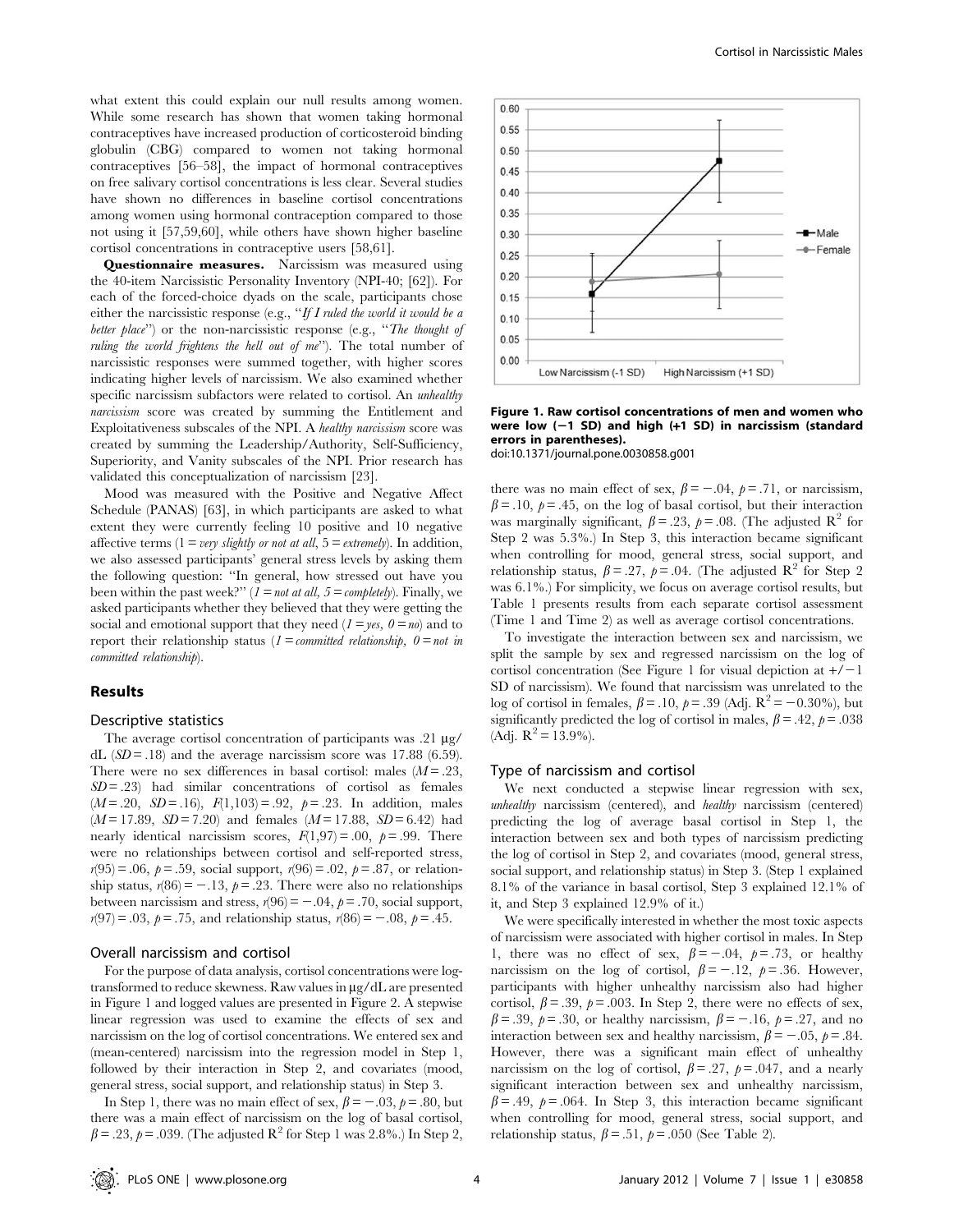

Figure 2. Scatterplot depicting the relationship between cortisol concentrations (log) and (a) overall narcissism, and (b) unhealthy narcissism, with overlaid regression lines. doi:10.1371/journal.pone.0030858.g002

When splitting by sex, we found that *healthy* narcissism was not related to the log of cortisol in either males,  $\beta = -.30, \ p = .26, \text{ or }$ females,  $\beta = -13$ ,  $\rho = 0.36$ . Unhealthy narcissism, on the other hand, was associated with marginally higher cortisol in females,  $\beta = .27$ ,  $\rho = .055$ , and significantly higher cortisol in males,  $\beta = .72$ ,  $p = .011$ . In fact, unhealthy narcissism was more than twice as large a predictor of cortisol in males as in females.

# Narcissism and stress

We next ran a stepwise linear regression to examine the effects of sex, narcissism, and their interaction, on self-reported stress. No effects emerged as significant, either with narcissism overall or with the healthy versus unhealthy subscales,  $p_s$  > .55.

# **Discussion**

The present study examined the relationship between narcissism and basal cortisol concentrations in male versus female participants. Previous experiments have studied the role of narcissism and reactivity to acute stressful events, and we sought to determine whether narcissists have higher basal cortisol concentrations even without an explicit experimentally induced stressor. Participants gave two saliva samples (one directly after consent and the second after 25 minutes) to determine a baseline concentration of salivary cortisol. We found that narcissism predicted higher basal cortisol concentrations overall, and especially in males, even when controlling for mood, general stress, social support, and relationship status.

A novel aspect to the current study was our analysis of healthy versus unhealthy types of narcissism. We found that higher unhealthy narcissism predicted higher salivary cortisol concentrations in males but there was no relationship between healthy narcissism and cortisol in males. This pattern remains when adding important controls. This is consistent with prior work showing that unhealthy narcissism might be the most important aspect of narcissism to examine with respect to cortisol [48]. In females, there is a marginal tendency for women with high unhealthy narcissism to have higher cortisol concentrations, however, the effect size is over 2.5 times smaller in females  $(\beta = .27)$  compared to males  $(\beta = .72)$ . Overall, the relationship between narcissism and cortisol in females is less clear, and warrants further research.

These findings extend previous research by showing that narcissism may not only influence how people respond to stressful events, but may also affect how they respond to their regular dayto-day routines and interactions. In a recent study examining the relationship between narcissism and cortisol, it was found that higher narcissism predicted greater cortisol reactivity to a laboratory-induced stressful event in males [48]. However, these authors did not find a relationship between basal cortisol and narcissism in males. Between subtle contextual factors and confounding variables, it is difficult to explain why this particular null effect exists. Yet, one important difference between the current study and Edelstein et al [48] was the operationalization of baseline cortisol concentrations. Edelstein and colleagues recorded basal saliva measures 20 minutes after an adaptation (i.e. relaxation) period whereas our basal saliva was taken at two time points: directly after consent and after 25 minutes of filler tasks. There are advantages and disadvantages to both methods. One benefit to Edelstein and colleagues' method is it allows the person to acclimate and adjust to a new environment before giving a sample. However, one advantage to measuring a baseline without a relaxation period is that it captures a more realistic account of how people typically respond to everyday situations. We found that regardless of whether we examined the Time 1, Time 2, or average cortisol concentrations, our results were similar (See Tables 1 and 2).

Males tend to score higher on narcissism, and males also have larger increases in cortisol concentrations after stressors [46,47]. Our findings suggest that the HPA axis may be chronically activated in males high in unhealthy narcissism, even without an explicit stressor. Given societal definitions of masculinity that overlap with narcissism (i.e. they include arrogance and dominance), we hypothesize that these difficulties in maintaining an inflated sense of the self are at least in part related to the extent to which males endorse stereotypically male gender roles. Threats to male gender roles and masculinity are constant, and provide a source of stress that make these roles difficult to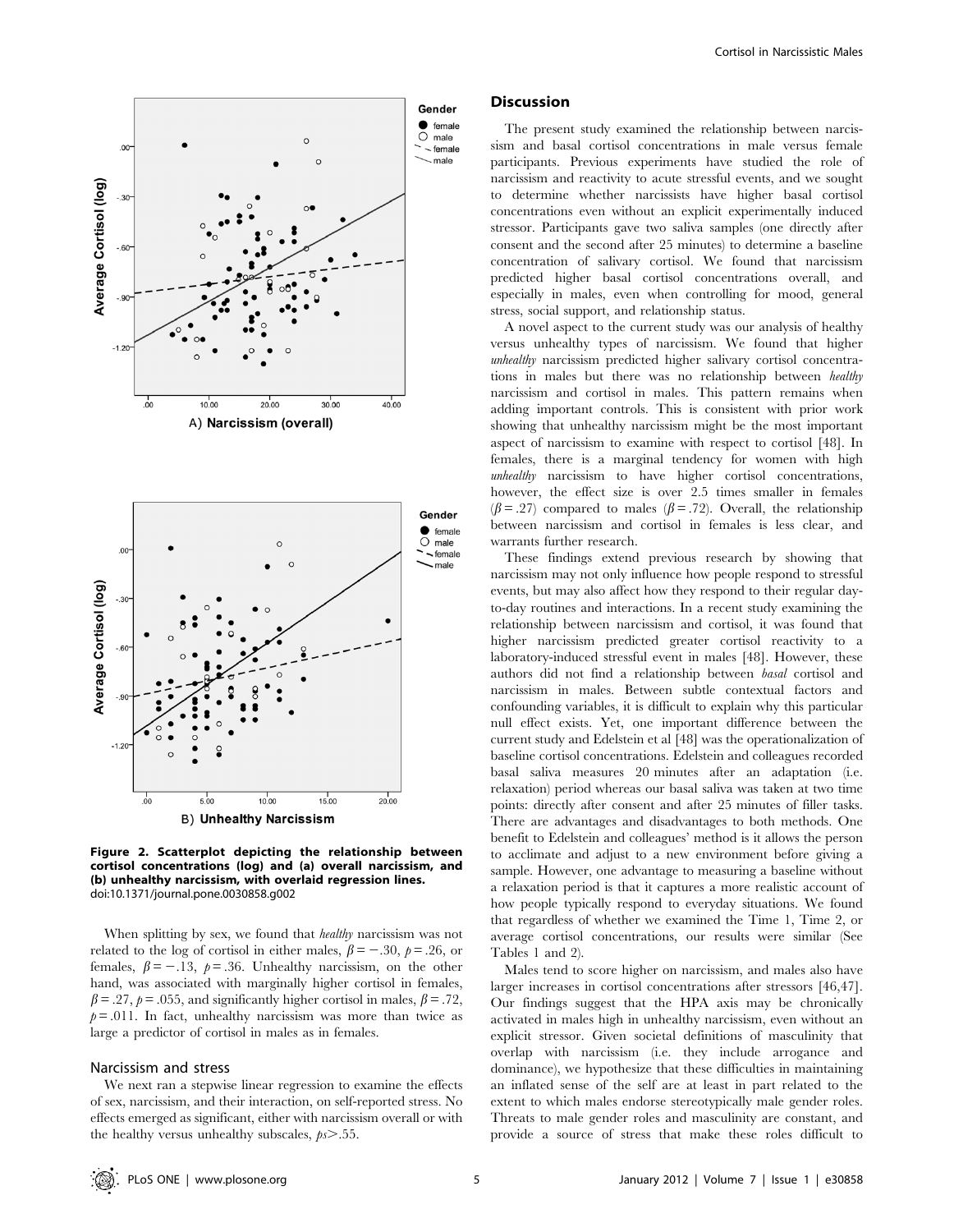Table 2. Regression analyses predicting cortisol from healthy and unhealthy narcissism, sex, and their interaction.

| STEP <sub>1</sub>                                                                        | Average cortisol<br>(Ig) | <b>Time 1 cortisol</b><br>(Ig) | <b>Time 2 cortisol</b><br>(Ig) |
|------------------------------------------------------------------------------------------|--------------------------|--------------------------------|--------------------------------|
| <b>Sex</b>                                                                               | $-0.03$                  | 0.02                           | $-0.11$                        |
| Healthy narcissism                                                                       | $-0.12$                  | $-0.12$                        | $-0.08$                        |
| Unhealthy narcissism                                                                     | $0.39**$                 | $0.36***$                      | $0.39**$                       |
| STEP <sub>2</sub>                                                                        |                          |                                |                                |
| <b>Sex</b>                                                                               | 0.39                     | 0.38                           | 0.36                           |
| Healthy narcissism                                                                       | $-0.16$                  | $-0.17$                        | $-0.09$                        |
| Unhealthy narcissism                                                                     | $0.27*$                  | $0.25 -$                       | $0.29*$                        |
| Sex X healthy narcissism                                                                 | $-0.05$                  | $-0.01$                        | $-0.13$                        |
| Sex X unhealthy narcissism                                                               | $0.49 -$                 | $0.45 -$                       | $0.48 -$                       |
| Females only: healthy narcissism                                                         | $-0.13$                  | $-0.13$                        | $-0.08$                        |
| Females only: unhealthy narcissism                                                       | $0.27 -$                 | $0.22 -$                       | $0.30*$                        |
| Males only: healthy narcissism                                                           | $-0.30$                  | $-0.29$                        | $-0.28$                        |
| Males only: unhealthy narcissism                                                         | $0.72*$                  | $0.71*$                        | $0.67*$                        |
| STEP <sub>3</sub>                                                                        |                          |                                |                                |
| <b>Sex</b>                                                                               | 0.41                     | 0.38                           | 0.40                           |
| Healthy narcissism                                                                       | $-0.18$                  | $-0.22$                        | $-0.09$                        |
| Unhealthy narcissism                                                                     | $0.25 -$                 | $0.23 -$                       | $0.26 -$                       |
| Sex X healthy narcissism                                                                 | $-0.01$                  | 0.04                           | $-0.09$                        |
| Sex X unhealthy narcissism                                                               | $0.51*$                  | $0.48 -$                       | $0.50 -$                       |
| Positive Mood                                                                            | 0.05                     | 0.14                           | $-0.09$                        |
| <b>Negative Mood</b>                                                                     | 0.08                     | 0.09                           | 0.08                           |
| Stressed (1 = not at all, $5 =$ completely)                                              | $-0.03$                  | $-0.04$                        | $-0.01$                        |
| Social Support $(1 = yes, 0 = no)$                                                       | 0.11                     | 0.11                           | 0.10                           |
| Relationship status (1 = committed relationship, $0 = not$ in committed<br>relationship) | $-0.22*$                 | $-0.23*$                       | $-0.19 -$                      |

 $p<.10$ 

 $*$ \*p $<$ .01. doi:10.1371/journal.pone.0030858.t002

maintain [64,65]. Narcissism is also stressful and difficult to maintain [41]. In addition, both high masculinity and narcissism advocate for high independence and agency, and emphasize individualism over an acceptance of social support [51,66]. Because high narcissists report experiencing a greater number of daily hassles compared to low narcissists, low social support is especially likely to be toxic. It is important to note, however, that we know that lack of social support itself is not the only explanation for our findings, as relationships between narcissism and cortisol remain even after statistically controlling for perceived social support.

Why do unhealthy aspects of narcissism influence males and females differently? Perhaps females can escape more severe physiological consequences of narcissism because there are different expectations for their roles in society. Female gender roles promote behaviors that encourage women to value relationships and to seek and gain social support [67–69], which may lower their risks for chronic activation of the HPA axis. In fact, female narcissism might be associated with different kinds of exploitative strategies than male narcissism. Perhaps female narcissists use ''feminine'' roles to their advantage and obtain both social and financial resources more indirectly. This is an untested hypothesis so far, but may be worth exploring in future

research in order to understand why narcissism does not appear to be as physiologically taxing for women as it is for men.

One of the limitations of our study is its correlational nature. Accordingly, the direction of causality is unclear, and there is also a possibility of unknown confounds influencing the results (e.g. testosterone levels among participants, which were not assessed). However, we found that our effect is still robust while controlling for other plausible explanatory variables such as mood, general stress, social support, and relationship status. Finally, our sample is relatively small and taken from a relatively homogenous population (i.e. college students), with a higher proportion of females relative to males (79 females to 27 males). However, given the significant findings among the relatively small male population, we would expect our results to be even more robust in a larger sample. In any case, future research would need to replicate these findings in larger and more representative samples.

Given our preliminary findings of higher cortisol among unhealthy narcissists, future investigations should examine potential links with other physiological responses also related to cortisol and stress. Corticotropin releasing hormone (CRH) is a stress hormone released from the hypothalamus that triggers a series of biological reactions leading to the production of cortisol [70]. Unfortunately, collecting biological samples to measure CRH has

 $*p<.05$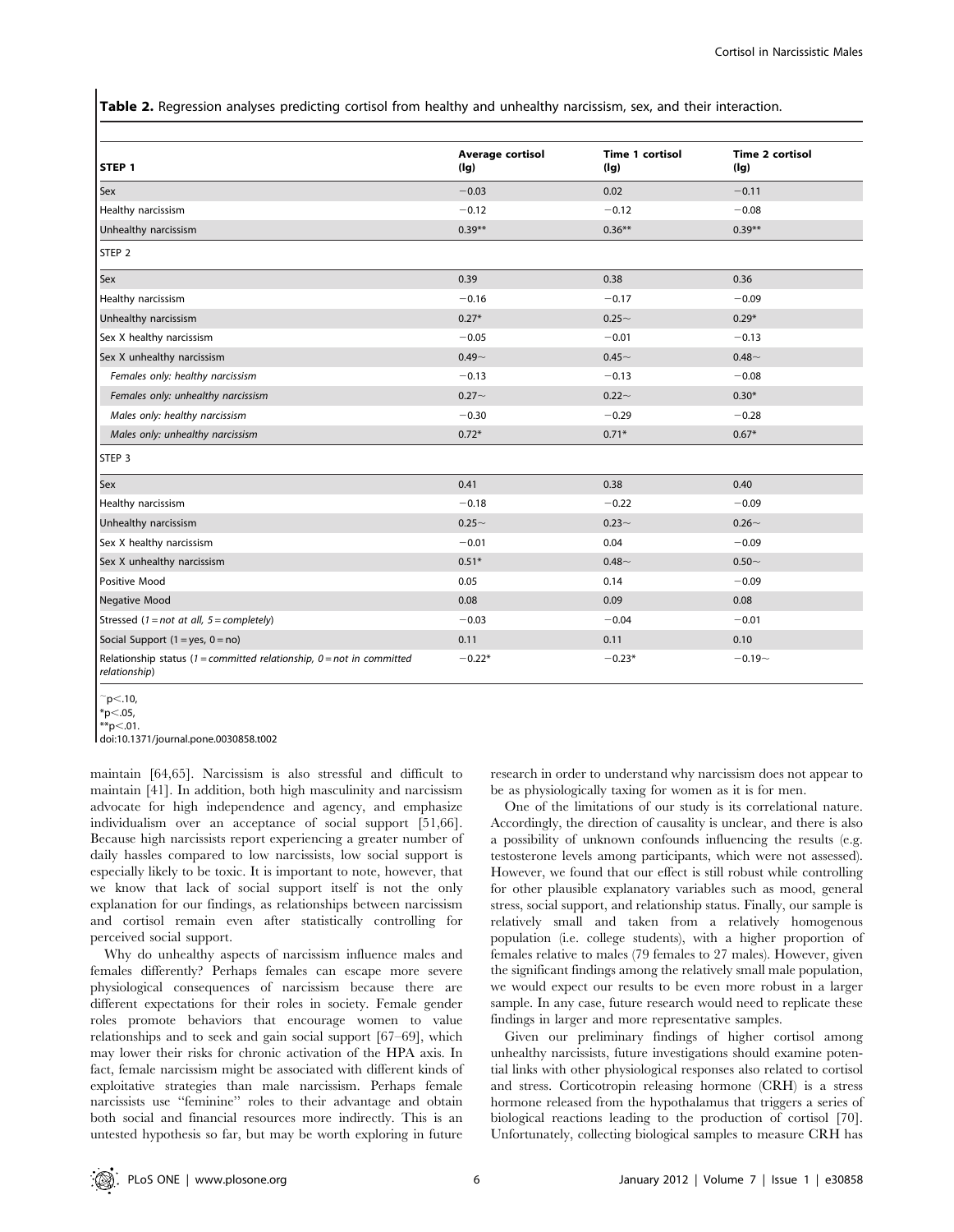been proven to be difficult, as concentrations are very small in non-pregnant women, and are typically collected via blood serum [71]. However, other biological measures implicated in increased psychological stress and poor coping include inflammatory markers such as interleukin-6 (Il-6) and C-Reactive Protein (CRP) [72], making both of these promising future directions for exploring other physiological correlates of extreme self-focus.

In conclusion, our findings highlight the possibility that for males, narcissism may have an especially negative physiological effect. Considering the rising narcissism among both men and women in American culture [73], there may be potential longterm public health consequences if these trends continue. Given research finding that chronic HPA activation is associated with cardiovascular problems [50], and other work finding that an increased use of first-person singular pronouns is also associated with poor cardiovascular health [74,75], future work might examine high narcissism in earlier life predicts poor health

#### References

- 1. Miller JD, Campbell WK (2008) Comparing clinical and social-personality conceptualizations of narcissism. J Pers 76(3): 449–476.
- 2. Raskin R, Shaw R (1988) Narcissism and the use of personal pronouns. J Pers 56(2): 393–404.
- 3. Emmons RA (1987) Narcissism: Theory and measurement. J Pers Soc Psychol 52(1): 11–17.
- 4. Emmons RA (1984) Factor analysis and construct validity of the narcissistic personality inventory. J Pers Assess 48(3): 291–300.
- 5. Gabriel MT, Critelli JW, Ee JS (1994) Narcissistic illusions in self-evaluations of intelligence and attractiveness. J Pers 62(1): 143–155.
- 6. Farwell L, Wohlwend-Lloyd R (1998) Narcissistic processes: Optimistic expectations, favorable self-evaluations, and self-enhancing attributions. J Pers 66(1): 65–83.
- 7. Rhodewalt F, Eddings SK (2002) Narcissus reflects: Memory distortion in response to ego-relevant feedback among high- and low-narcissistic men. Journal of Research in Personality 36(2): 97–116.
- Paulhus DL, John OP (1998) Egoistic and moralistic biases in self-perception: The interplay of self-deceptive styles with basic traits and motives.  $\int$  Pers 66(6): 1025–1060.
- 9. Paulhus DL (1998) Interpersonal and intrapsychic adaptiveness of trait selfenhancement: A mixed blessing? J Pers Soc Psychol 74(5): 1197–1208.
- 10. Robins RW, Beer JS (2001) Positive illusions about the self: Short-term benefits and long-term costs. J Pers Soc Psychol 80(2): 340–352.
- 11. Campbell WK (1999) Narcissism and romantic attraction. J Pers Soc Psychol 77(6): 1254–1270.
- 12. Campbell WK, Foster CA (2002) Narcissism and commitment in romantic relationships: An investment model analysis. Person Soc Psychol Bull 28(4): 484–495.
- 13. Campbell WK, Foster CA, Finkel EJ (2002) Does self-love lead to love for others?: A story of narcissistic game playing. J Pers Soc Psychol 83(2): 340–354.
- 14. Watson PJ, Grisham SO, Trotter MV, Biderman MD (1984) Narcissism and empathy: Validity evidence for the narcissistic personality inventory. J Pers Assess 48(3): 301–305.
- 15. Bushman BJ, Baumeister RF (1998) Threatened egotism, narcissism, self-esteem, and direct and displaced aggression: Does self-love or self-hate lead to violence? J Pers Soc Psychol 75(1): 219–229.
- 16. Fukunishi I, Hattori M, Nakamura H, Nakagawa T (1995) Hostility is related to narcissism controlling for social desirability: Studies of college students and patients with myocardial infarction. J Psychosom Res 39(2): 215–220.
- 17. Konrath S, Bushman BJ, Campbell WK (2006) Attenuating the link between threatened egotism and aggression. Psychological Science 17(11): 995–1001.
- 18. Twenge JM, Campbell WK (2003) 'Isn't it fun to get the respect that we're going to deserve?' narcissism, social rejection, and aggression. Person Soc Psychol Bull 29(2): 261–272.
- 19. Campbell WK, Reeder GD, Sedikides C, Elliot AJ (2000) Narcissism and comparative self-enhancement strategies. Journal of Research in Personality 34(3): 329–347.
- 20. Morf CC, Rhodewalt F (1993) Narcissism and self-evaluation maintenance: Explorations in object relations. Person Soc Psychol Bull 19(6): 668–676.
- 21. Watson PJ, Hickman SE, Morris RJ, Milliron JT (1995) Narcissism, self-esteem, and parental nurturance. Journal of Psychology: Interdisciplinary and Applied 129(1): 61–73.
- 22. Sedikides C, Rudich EA, Gregg AP, Kumashiro M, Rusbult C (2004) Are normal narcissists psychologically healthy?: Self-esteem matters. J Pers Soc Psychol 87(3): 400–416.
- 23. Watson PJ, Biderman MD (1993) Narcissistic personality inventory factors, splitting, and self-consciousness. J Pers Assess 61(1): 41–57.

outcomes in later life. We also recommend that future research attempt to better understand why male narcissists have higher basal cortisol concentrations, and in doing so, help to pinpoint potential windows of intervention.

# Acknowledgments

We thank the undergraduate members of the Interdisciplinary Program for Empathy and Altruism Research (iPEAR) for assisting with data collection for this study.

#### Author Contributions

Conceived and designed the experiments: SHK. Analyzed the data: DAR SHK WDL HGC. Contributed reagents/materials/analysis tools: SHK. Wrote the paper: DAR SHK WDL HGC. Supervised data collection: WDL SHK.

- 24. Raskin R, Novacek J (1989) An MMPI description of the narcissistic personality. J Pers Assess 53(1): 66–80.
- 25. Watson PJ, Taylor D, Morris RJ (1987) Narcissism, sex roles, and selffunctioning. Sex Roles 16(7–8): 335–350.
- 26. Wink P (1991) Two faces of narcissism. J Pers Soc Psychol 61(4): 590–597.
- 27. Watson PJ, Little T, Sawrie SM, Biderman MD (1992) Measures of the narcissistic personality: Complexity of relationships with self-esteem and empathy. J Personal Disord  $6(4)$ :  $434-449$ .
- 28. Exline JJ, Baumeister RF, Bushman BJ, Campbell WK, Finkel EJ (2004) Too proud to let go: Narcissistic entitlement as a barrier to forgiveness. J Pers Soc Psychol 87(6): 894–912.
- 29. Akhtar S, Thomson JA (1982) Overview: Narcissistic personality disorder. Am J Psychiatry 139(1): 12–20.
- 30. Horvath S, Morf CC (2009) Narcissistic defensiveness: Hypervigilance and avoidance of worthlessness. J Exp Soc Psychol 45(6): 1252–1258.
- 31. Kernis MH, Sun C (1994) Narcissism and reactions to interpersonal feedback. Journal of Research in Personality 28(1): 4–13.
- 32. Martinez MA, Zeichner A, Reidy DE, Miller JD (2008) Narcissism and displaced aggression: Effects of positive, negative, and delayed feedback. Personality and Individual Differences 44(1): 140–149.
- 33. Rutledge T (2006) Defensive personality effects on cardiovascular health: A review of the evidence. In: Johns D, ed. Stress and its impact on society. Hauppauge, NY US: Nova Science Publishers. pp 1–21.
- 34. Buntrock CN, Reddy DM (1992) Coping dispositions and the stress appraisal process: The impact of defensiveness on emotional response to threat. Personality and Individual Differences 13(11): 1223–1231.
- 35. King AC, Taylor CB, Albright CA, Haskell WL (1990) The relationship between repressive and defensive coping styles and blood pressure responses in healthy, middle-aged men and women. J Psychosom Res 34(4): 461–471.
- 36. Mente A, Helmers KF (1999) Defensive hostility and cardiovascular response to stress in young men. Personality and Individual Differences 27(4): 683–694.
- 37. Miller SB (1993) Cardiovascular reactivity in anger-defensive individuals: The influence of task demands. Psychosom Med 55(1): 79–85.
- 38. Shapiro D, Goldstein IB, Jamner LD (1995) Effects of anger/hostility, defensiveness, gender, and family history of hypertension on cardiovascular reactivity. Psychophysiology 32(5): 425–435.
- 39. Warrenburg S, Levine J, Schwartz GE, Fontana AF (1989) Defensive coping and blood pressure reactivity in medical patients. J Behav Med 12(5): 407–424.
- 40. Melamed S (1996) Emotional reactivity, defensiveness, and ambulatory cardiovascular response at work. Psychosom Med 58(5): 500–507.
- 41. Morf CC, Rhodewalt F (2001) Unraveling the paradoxes of narcissism: A dynamic self-regulatory processing model. Psychological Inquiry 12(4): 177–196.
- 42. Kelsey RM, Ornduff SR, McCann CM, Reiff S (2001) Psychophysiological characteristics of narcissism during active and passive coping. Psychophysiology 38(2): 292–303.
- 43. Kelsey RM, Ornduff SR, Reiff S, Arthur CM (2002) Psychophysiological correlates of narcissistic traits in women during active coping. Psychophysiology 39(3): 322–332.
- 44. Sommer KL, Kirkland KL, Newman SR, Estrella P, Andreassi JL (2009) Narcissism and cardiovascular reactivity to rejection imagery. J Appl Soc Psychol 39(5): 1083–1115.
- 45. Sgoifo A, Braglia F, Costoli T, Musso E, Meerlo P, et al. (2003) Cardiac autonomic reactivity and salivary cortisol in men and women exposed to social stressors: Relationship with individual ethological profile. Neurosci Biobehav Rev 27(1–2): 179–188.
- 46. Foster JD, Campbell WK, Twenge JM (2003) Individual differences in narcissism: Inflated self-views across the lifespan and around the world. Journal of Research in Personality 37(6): 469–486.